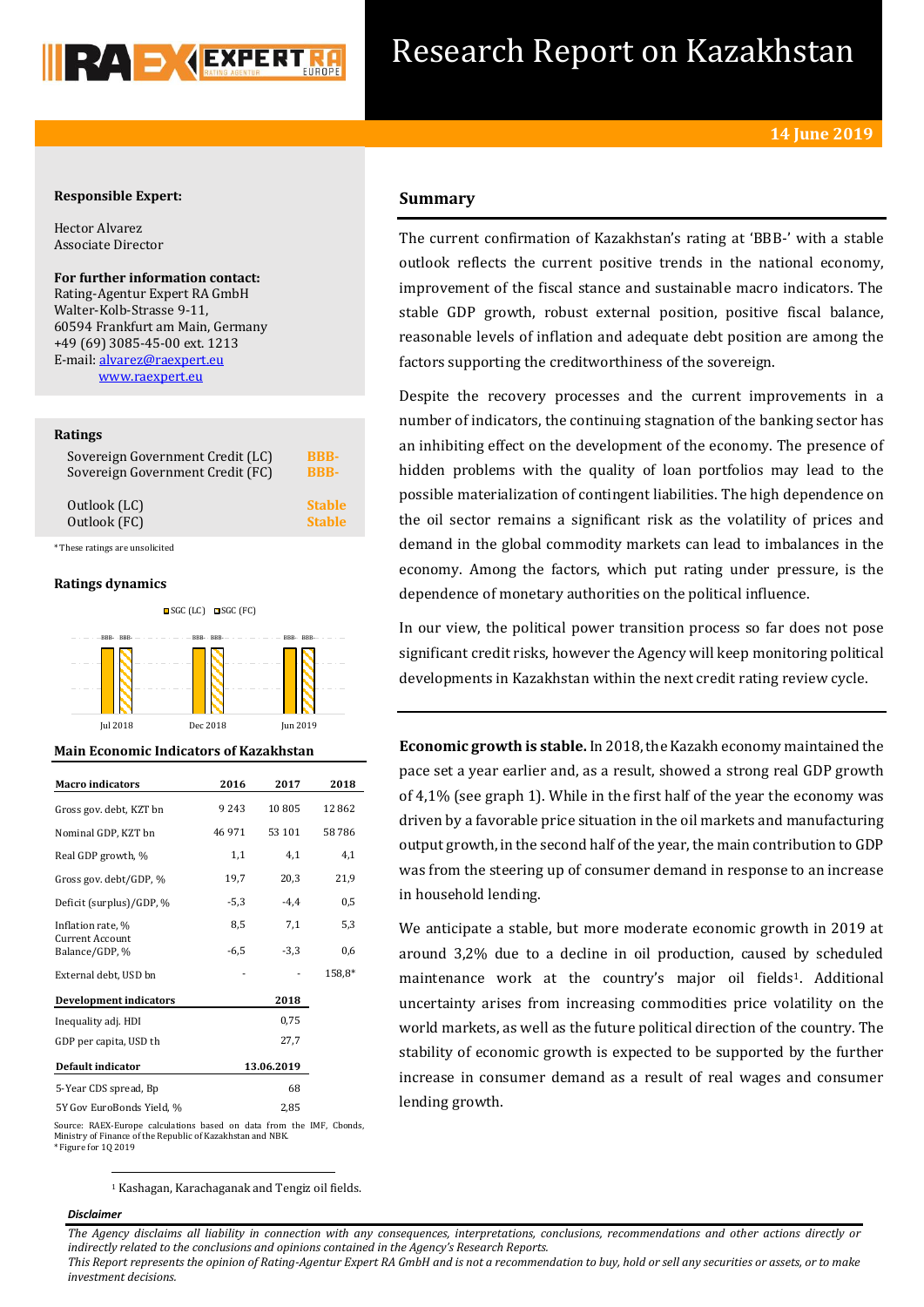**Graph 1:** Macroeconomic indicators, %



Source: RAEX-Europe calculations based on data from the IMF









Source: RAEX-Europe calculations based on data from the IMF

**The government debt position remains at acceptable levels.** At the end of 2018, the gross government debt increased slightly to 22% of GDP and 107% of budget revenues (see graph 2). The main reasons for the increase of the debt burden were the financing of the budget deficit and the weakening of the national currency. Furthermore, there were changes in the structure of debt by maturity, namely, the short-term debt has grown more than 3x mostly due to scheduled government loans payable within the year. Nonetheless, the current debt stance of the state remains below risky levels.

**The Central Bank still pursues a neutral monetary policy.** At the end of 2018, inflation stood at 5,3%, which is an acceptable level within the target range of 5%-6% set by the National Bank of Kazakhstan (NBK). After actively reducing the rates in the first half of the year, the NBK adjusted the base rate by 25 basis points upwards in 4Q 2018, anticipating the negative effects of KZT depreciation and consumer prices growth. However, as a result of lower inflation expectations, the NBK authorities lowered the base rate by 25b.p. down to 9% back in April 2019.

We expect the annual inflation in 2019 will be around 5,5% within the targeted corridor 4%-6%, supported by lower inflation expectations and a slowdown in inflation in the countries - major trading partners. On the other hand, inflationary pressure will persist influenced by the revival of domestic demand against the background of rising real incomes and increase of budget expenditures for social purposes.

However, the policy effectiveness is still constrained by weaknesses of the financial market as well as the Central Bank's exposure to political influence.

**Improvement in the fiscal stance.** After three years of sharp fiscal deficits, the budget stance improved to a slight surplus of 0,5% of GDP in 2018 (see graph 3), mainly caused by the favorable price conjuncture in the commodities markets and a reduction in the government's significant injections to the banking sector. Despite the improvement, non-oil deficit remained quite wide at 6,1% in 2018 reflecting the still high dependence of the economy on the hydrocarbon sector.

We positively estimate budget revenues in 2019, which are expected to be supported by a stable extracting industry and higher than expected oil prices, an increase in VAT revenues inflows and developing of the non-oil sources of income. As for expenses, the authorities declare a conservative policy, although additional costs are not excluded to support the economy and social sectors in order to boost domestic demand. In general, we anticipate the budget surplus will prevail and will reach a level of around 1,4% of GDP in 2019.

## *Disclaimer*

*The Agency disclaims all liability in connection with any consequences, interpretations, conclusions, recommendations and other actions directly or indirectly related to the conclusions and opinions contained in the Agency's Research Reports.*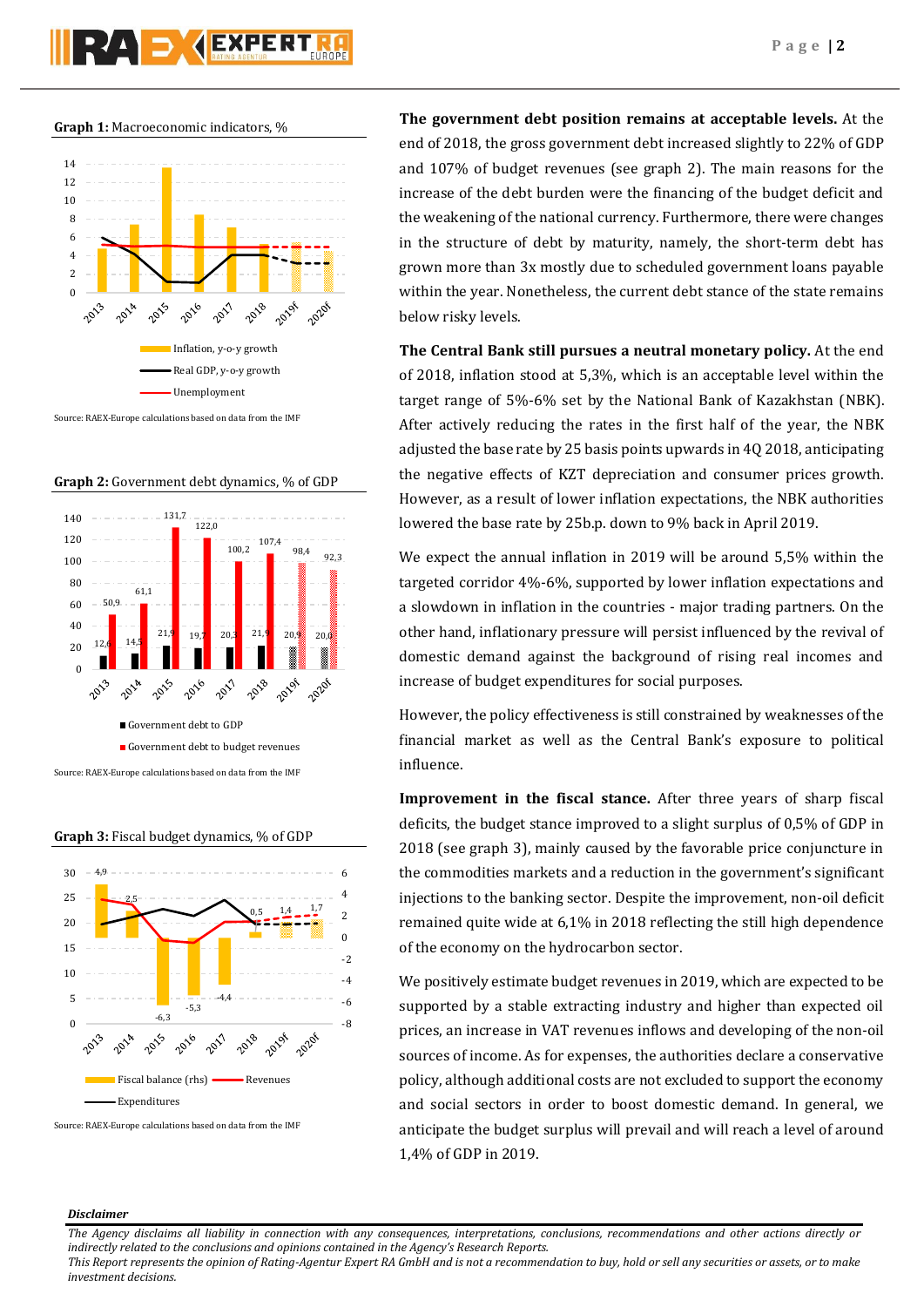

**Graph 4:** External sector indicators, % of GDP



Source: RAEX-Europe calculations based on data from the IMF and NBK



**Graph 5:** International reserves and exchange rates

**Graph 6:** Financial soundness indicators, %



Source: RAEX-Europe calculations based on data from the WB and NBK

**The external position recovered due to exports.** As a consequence of a considerable increase in exports of mineral products, Kazakhstan has significantly improved its external position, which is reflected in the current account surplus of 0,6% of GDP in 2018 compared to a deficit of 3,3% in 2017 and a strengthening of the trade surplus to 13% in 2018 (see graph 4).

In 2018, Kazakhstan's international reserves gradually declined under the influence of KZT depreciation, dropping to USD 27,1 bn as of 1Q 2019. Nevertheless, their levels are above the IMF's recommended reserve adequacy ratio for countries with a floating exchange rate, covering almost 81% of the gross government debt and more than 8 months of imports of goods and services (see graph 5).

**Continued stagnation of the banking sector.** Stagnation in the banking sector of Kazakhstan remained in 2018, accompanied by structural changes: the number of banks decreased to 28, caused by the revocation of licenses from three troubled banks and the merger of large players: Halyk bank and Kazkommertsbank. Subsequently, the concentration increased as the three largest banks accumulate 50,5% of all total assets of the sector. Furthermore, the total banks' assets to GDP shrank by almost 3p.p. to 42,9% of GDP as of the end of 2018, affected by the decline in corporate lending, write-off of problem assets and the redemption of Tsesnabank's non-performing loans.

After a serious cleaning of the banking sector from toxic assets, the officially declared level of NPLs continued to decline and was fixed at 8,6% as of the 1Q 2019, while the loan loss provisions at the end of 2018 accounted for 13% of the total loans and cover the amount of NPLs by 1,75x (see graph 6). However, we believe that the real quality of the loan portfolio of banks is much lower and has a potential for deterioration, which slows down the process of recovery of the banking system and revival of the corporate lending. Some positive signals were received from the improvement of profitability and the level of capitalization. In 2018, the banking system reached a positive ROA of 2,61% and the capital adequacy ratio fortified its position to 16,6%. However, the recent profitability's record was caused mainly by the receipt of concessional funds from the NBK and significant reduction of the provisioning expenses. Besides, liquidity metrics have also been improving as liquid assets to short-term liabilities increased by 20p.p. y-o-y as of 1Q 2019, though the excess liquidity has a non-depositary nature and is the result of financial injections from the state.

We do not anticipate a significant improvement in the banking sector in 2019, which strains the development of the country's economy. The main drivers of growth will be lending to the retail sector with predominant

### *Disclaimer*

*The Agency disclaims all liability in connection with any consequences, interpretations, conclusions, recommendations and other actions directly or indirectly related to the conclusions and opinions contained in the Agency's Research Reports.*